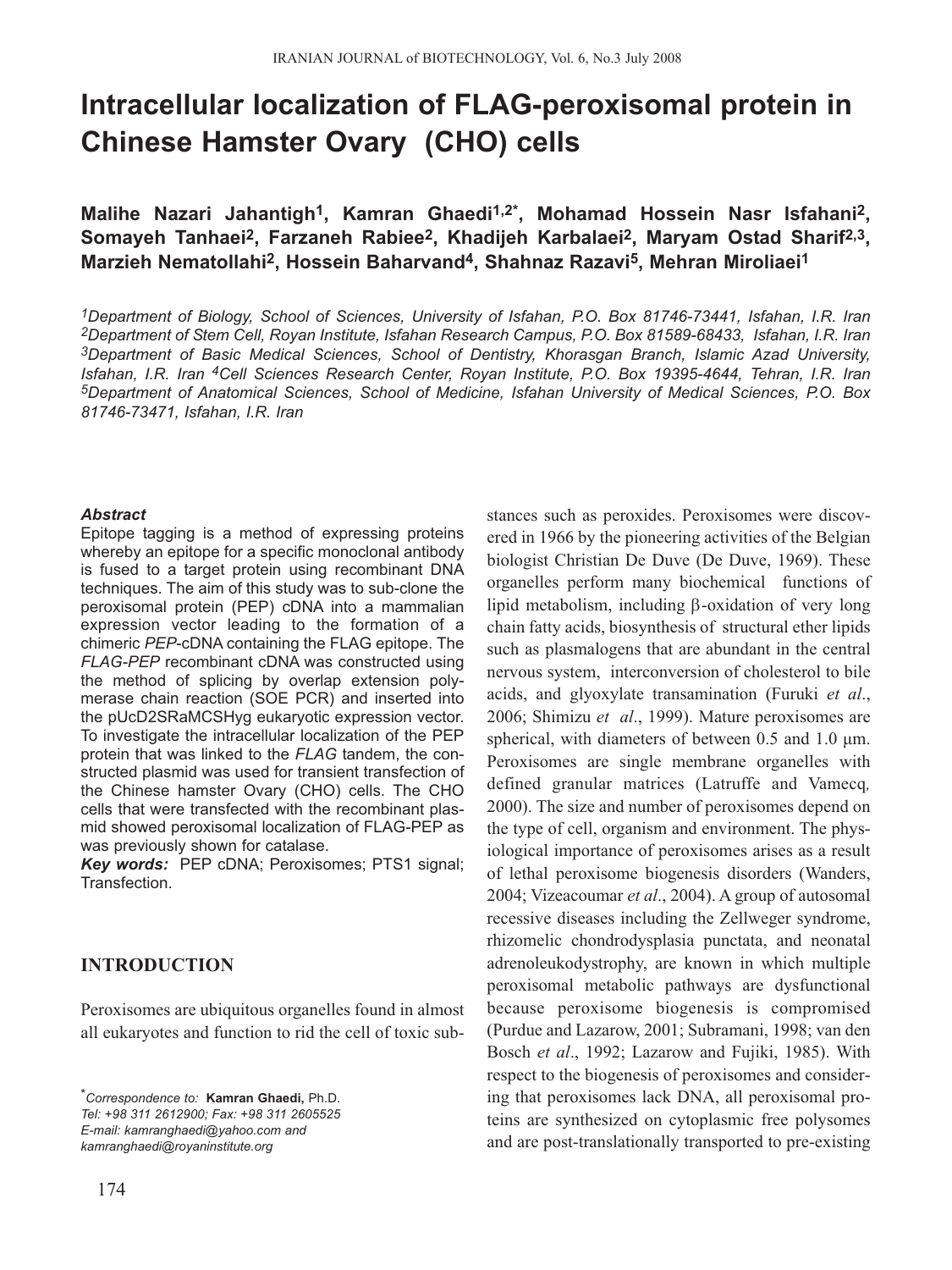peroxisomes (Lazarow and Fujiki, 1985). Two types of peroxisome-targeting signals (PTS) for directing the matrix proteins into peroxisomes have been identified: the C-terminal Serine-Lysine-Leucine (SKL) and its conserved variants representing the peroxisome-targeting signal type I (PTS1) for most proteins (Baker and Sparkes, 2005; Baker *et al*., 2000; Miura *et al*., 1992; Gould *et al*., 1989), and the N-terminal cleavable nonapeptide,  $-(R/K)(L/V/I)X_5(H/Q)(L/A)$ -, present in several proteins such as 3-ketoacyl-CoA thiolase (thiolase III) of the fatty acid -oxidation pathway representing peroxisome-targeting signal type II (PTS2), (Singha *et al*., 2004; Osumi *et al*., 1991; Swinkels *et al*., 1991). Membrane proteins are sorted to peroxisomes by targeting signals distinct from PTS1 or PTS2.

One of the peroxisomal matrix proteins, termed peroxisomal protein (PEP), has already been cloned in mouse by Ferrer-Martinez *et al*. (2002). The PEP structure is formed by 209 amino acids, consisting of a C-terminal tail of tripeptides: Serine, Lysine, Isoleucine (SKI) closely resembling SKL, the consensus sequence for PTS1 (Ferrer-Martinez *et al*., 2002).

Studies have shown that PEP expression in the mouse embryo is different in various tissues, its reason being unclear (Ferrer-Martinez *et al*., 2002). This study was aimed at defining the function of PEP and identifying its interacting partners. Hence, the *PEP*cDNA was inserted downstream of the *FLAG* gene in the pUcD2SRaMCSHyg eukaryotic expression vector to express the tagged-PEP protein. The resulting product was used for the purpose of transient transfection analysis and subsequent identification of its localization in the Chinese hamster ovary CHO-K1 cells.

## **MATERIALS AND METHODS**

## **Construction of pUcD2SRaMCSHyg-***FLAG-PEP*

The coding region of *PEP (PEP*-cDNA) (Tanhaei *et al*., 2008), was tagged with the *FLAG* tandem at its upstream region, by a two step reaction of splicing overlapping extension polymerase chain reaction (SOE-PCR). The amplified *FLAG-*PEP fragment was inserted into the pUcD2SRaMCSHyg vector (Ghaedi *et al*., 1999) in order to construct the pUcD2SRaMCSHyg-*FlAG-PEP* vector under the regulation of SRα promoter. This vector contains a hygromycin resistant gene, which is suitable for the stable expression of cloned genes in mammalian cells.

SOE-PCR was performed in an Eppendorf Mastercycler gradient thermal cycler, which is described below. Primers, used during this study, were ordered from the Bioneer company (Korea) and are presented in Tables 1 and 2.

#### **PCR conditions**

**Step 1:** The aim of the first step of the PCR is production of *PEP* and *FLAG* fragments. *PEP*cDNA was amplified using pEGFP/*PEP* ( Tanhaei *et al*., 2008) as template, with primers introducing

**Table 1.** Primer sequences for PEP amplification in order to construct *FLAG-PEP*. Forward primer introduces the *Bam*HI restriction site at the 5' end of PEP and reverse primer introduces the *Apa*I restriction site at the 3' end of PEP. Restriction sites are bolded.

|    | 5' ATGGATCCTGCCCCCAGGGCCGTCCGCCT 3'<br><b>BamHI</b>     |
|----|---------------------------------------------------------|
| R. | 5' AAAA <b>GGGCCC</b> TCATATCTTGCTGCGGAGGAGA 3'<br>Apal |

**Table 2.** Primer sequences for *FLAG* amplification in order to construct *FLAG-PEP*. Reverse primer, at 5' end, encompasses nine nucleotides complementary to the head of PEP cDNA and *Bam*HI restriction site respectively. Restriction sites are bolded.

| E | 5' ATAAGAATGCGGCCGCCACCATGGATTACAAGGAC 3'<br>Notl                 |  |  |  |
|---|-------------------------------------------------------------------|--|--|--|
| R | 5' CTGGGGGCA <b>GGATCC</b> CAAGCTTATCGTCGTCGTC 3'<br><b>BamHI</b> |  |  |  |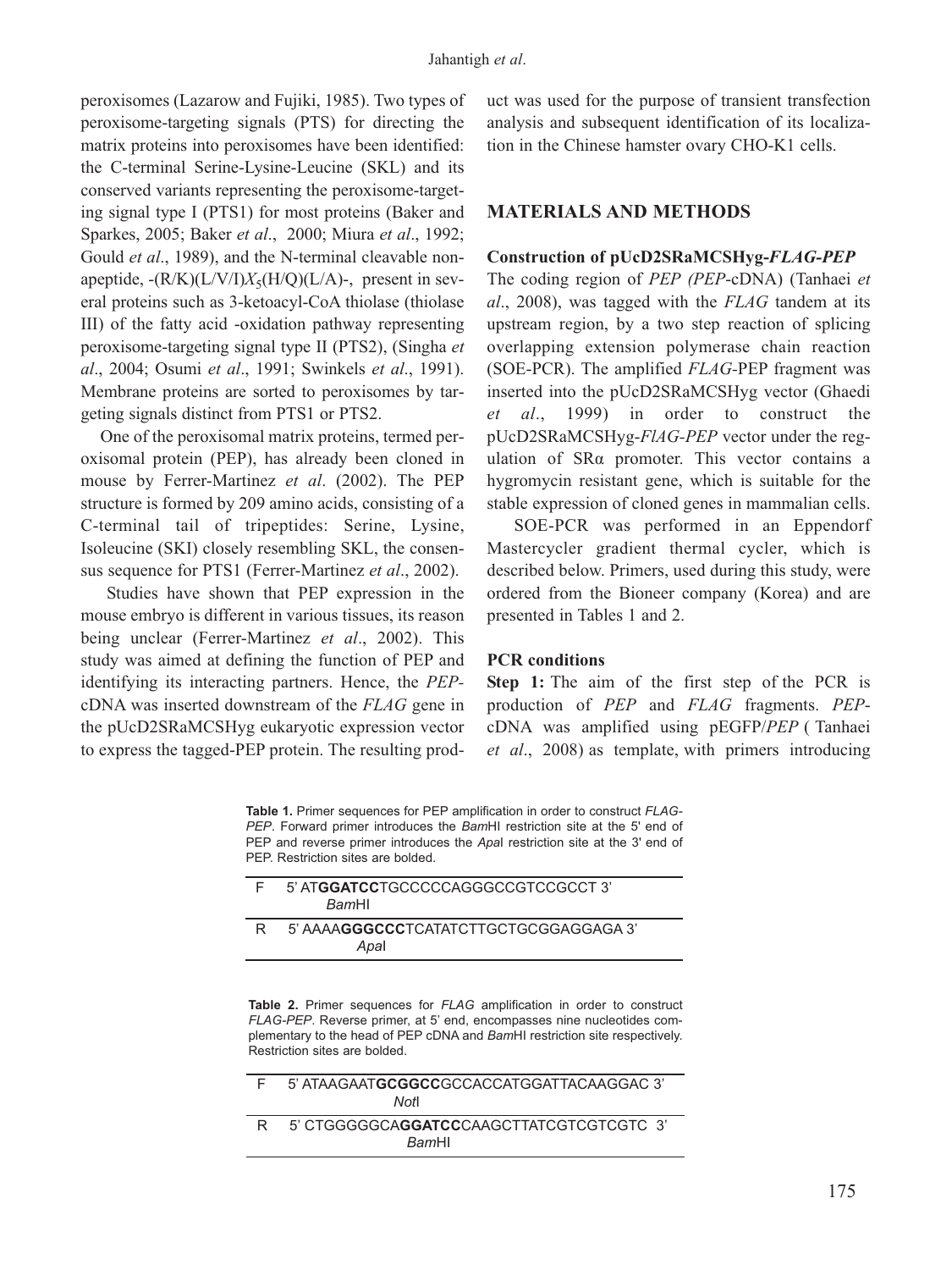*Bam*HI and *Apa*I restriction sites at the 5' and 3' ends, respectively (Table1). The *FLAG* coding sequence was also amplified using pUcD2SRaMCSHyg/*FLAG-PEX3* (Ghaedi *et al*., 2000) as template, with a forward primer introducing the *Not*I restriction site at its 5' end and a reverse primer containing the *Bam*HI restriction site (Table 2). The amplified products of this step, being 647bp (*PEP*) and 77 bp (*FLAG*) in length were purified by the QIAprep Spin Miniprep kit (Qiagen, Germany) and used as templates in step 2 of the PCR procedure.

**Step 2:** In the second step of PCR, both of the amplified *FLAG* and *PEP* fragments were used as templates and *FLAG-PEP* was amplified using the *FLAG* forward primer and *PEP* reverse primer. The resulting product of this step was the *FLAG-PEP* chimeric cDNA, being 700 bp in length.

The pUcD2SRaMCSHyg vector (Ghaedi *et al*., 2000) and the amplified *FLAG-PEP* fragment were cut with *Not*I*/Apa*I restriction enzymes (Fermentas, Germany) and were then ligated. Transformation was carried out immediately using competent JM105 *Escherichia coli* cells (Fermentas, Germany). Insert check analysis was carried out on grown colonies the next day in order to select those that contain the constructed vector. Plasmid extraction from bacterial colonies was performed by using the Qiagen plasmid miniprep kit (Qiagen, Germany). The recombinant plasmid was subsequently sequenced (Bioneer Company, Korea)

# **Transient transfection of CHO cells by the pUcD2SRaMCSHyg/***FLAG-PEP* **plasmid**

Chinese hamster ovary (CHO) cells were cultured in Dulbecco's modified Eagle's medium (DMEM)/nutrient mixture F-12 Ham (Sigma-Aldrich, USA) supplemented with  $10\%$  (v/v) fetal calf serum (FCS) (Gibco, USA),  $1\%$  (v/v) penicillin/streptomycin and 2 mM Lglutamine (Gibco, USA) under a humidified atmosphere containing  $5\%$  CO<sub>2</sub>. In this procedure, CHO cells were seeded at 5000 cells/cm2 onto sterile glass cover slips in 24-well plates. The cells were allowed to attach and grow for one day prior to treatment.

Exponentially growing CHO cells with 50% confluency were transfected with the pUcD2SRaMCSHyg/*FLAG-PEP* vector by using Lipofectamine 2000 (Invitrogen, USA). In each well of the 24-well plates, 0.4 µg of plasmid DNA was diluted in 25 µl of serum-free Opti-MEM I medium (Gibco, USA) containing 1 µl of Lipofectamine 2000. The resulting solutions were mixed and incubated at room temperature for 20 min. Cells in each well were washed with serum-free Opti-MEM I medium immediately before transfection, overlaid with 250 µl of Opti-MEM I medium and 50 µl of DNA-Lipofectamine complex, incubated for 6 h, at 37ºC. The tarnsfection medium was then replaced with DMEM/nutrient mixture F-12 Ham supplemented with  $10\%$  (v/v) FCS. For the transient expression experiment, the cells were stained 48 h after transfection with the anti-Flag and anti-catalase antibodies.

**Immunofluorescence studies for catalase and FLAG:** For immunofluorescence staining, transfected CHO-K1 cells cultured on glass slides were fixed for 30 min in 4% (w/v) paraformaldehyde (Sigma, USA) and permeabilized with 0.2% (v/v) Triton X-100 (Merck, USA) in phosphate buffer saline (PBS). The cells were then incubated for 1 h in a blocking solution made up of PBS containing 20 mg/ml of bovine serum albumin (BSA) (Sigma, USA) and  $10\%$  (v/v) goat serum (Chemicon, USA). Subsequently, rabbit polyclonal anti-catalase (1:300, Abcam, UK) and mouse monoclonal anti-Flag (20 µg, Sigma, USA) were diluted in PBS containing 1mg/ml of BSA and then added to the cells which were incubated overnight at room temperature. For the purpose of detection, the cells were incubated the following day for 2 h with the fluorescein Texas red-labeled donkey anti-rabbit IgG (1:400, Amersham Biosciences, USA) and FITClabeled goat anti-mouse IgG antibodies (1:500, Chemicon, USA), which were diluted as above. Cover slips (Roth, Germany) were mounted on microscope slides using Entellan mounting medium (Merck, USA). The fluorescent pattern was viewed using an Olympus BX5 fluorescence microscope (Olympus, Japan) and the resulting images were then recorded.

## **RESULTS**

|     |             |       | Construction of pUcD2SRaMCSHyg-FLAG-PEP: |     |
|-----|-------------|-------|------------------------------------------|-----|
| The | <b>PCRs</b> | using | pEGFP-PEP                                | and |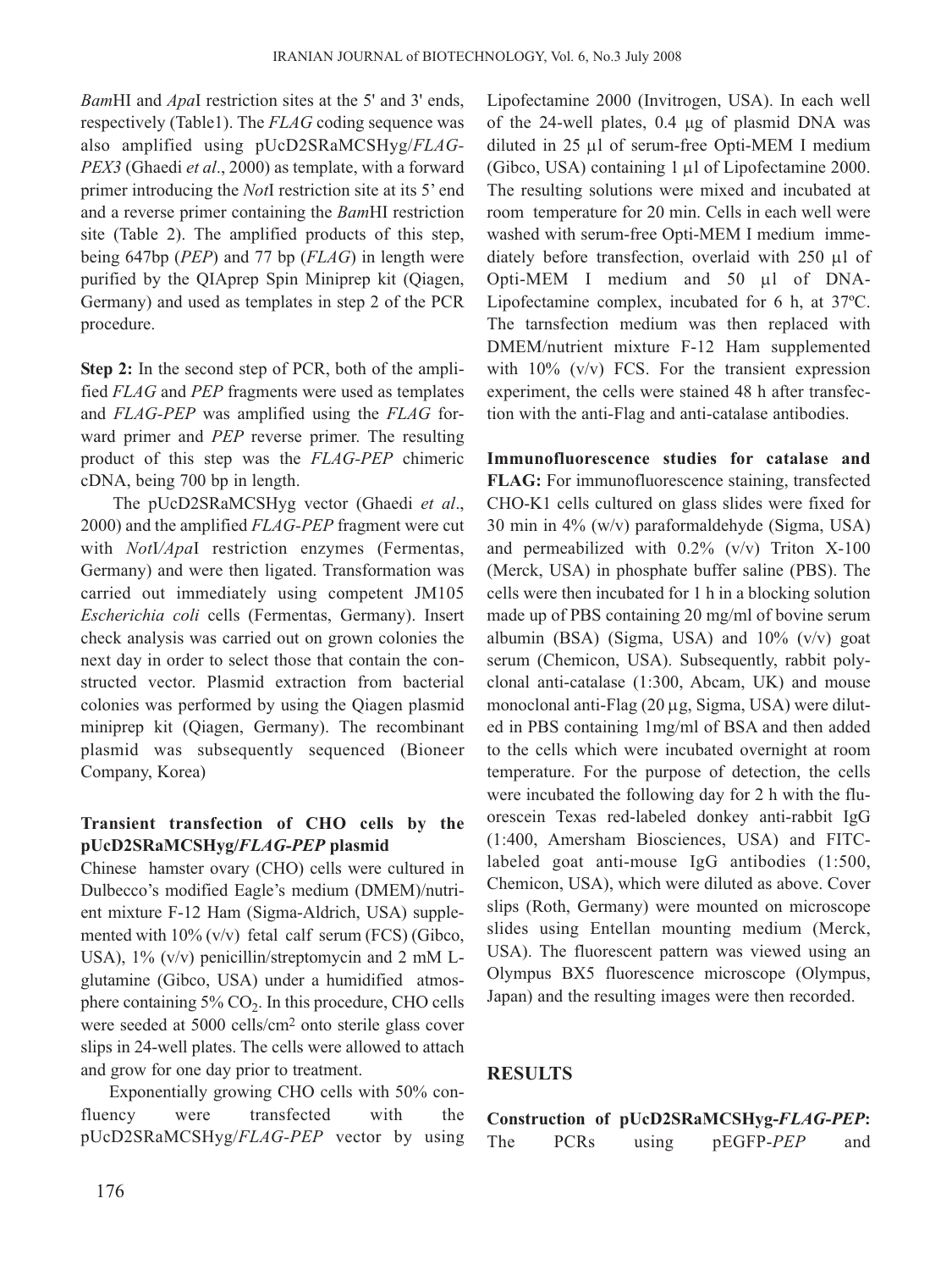

Figure 1. Construction of the eukaryotic expression vector pUcD2SRaMCSHyg-*FLAG-PEP.* A) Amplified *PEP* cDNA fragment. B) Amplification of the *FLAG* coding sequence. C) Amplification of the *FLAG-PEP* fragment. M) DNA size marker (100 bp ladder, Fermentas, Germany).

pUcD2SRaMCSHyg-*FLAG-PEX3* as templates in two separate reactions generated 647 bp (*PEP*) and 77 bp (*FLAG*) fragments, respectively. Restriction sites were added at the ends of *PEP* and *FLAG* fragments (Figs. 1A, 1B). A Second PCR using *PEP*-cDNA and *FLAG* tandem as templates generated a 700 bp fragment that demonstrated amplification of the *FLAG-PEP* fragment (Fig. 1C).

Insert check analysis on colonies which grew one day after transformation with ligated products, demonstrated that the *FLAG-PEP* had been inserted into the pUcD2SRaMCSHyg vector (data not shown). Constructed vectors were extracted from several positive bacterial colonies. Finally, sequencing confirmed that *FLAG-PEP* cDNA was inserted into the vector appropriately and was free from mutation.

**Transfection of pUcD2SRaMCSHyg/***FLAG-PEP* **into CHO cells and immunostaining:** Transient transfection with a plasmid expressing the FLAG-PEP chimeric protein was performed in the CHO-K1 cell line. When the control vector, pEGFP-C1/*PEP*, was expressed in CHO cells, a punctuated pattern was seen

(Fig. 2A) as it was previously demonstrated (Tanhaei *et al*., 2008). The recombinant pUcD2SRaMCSHyg/*FLAG-PEP* plasmid encodes a fusion protein in which its amino-terminus corresponds to the FLAG and its carboxy-terminus to the PEP. CHO-K1 cells were transfected with pUcD2SRaMCSHyg/*FLAG-PEP*, fixed, and processed for immunostaining using the anti-FLAG and anti-catalase antibodies. A punctuated pattern, typical of peroxisome staining, was detected after pUcD2SRaMCSHyg/*FLAG-PEP* transfection. The tiny green bright spots were distributed uniformly in the cytoplasm but were completely absent from the nucleus. Red spots for catalase representing a peroxisomal marker were obtained by double staining, in order to verify. The punctuated pattern seen in transfected cells corresponding to the peroxisomal targeting of FLAG-PEP is verified in Figures 2B and 2C, which show the colocalization of FLAG-PEP and catalase. For the sake of clarity, the fluorescent signal that overlaps in Figures 2B and 2C is displayed as a yellow punctuated pattern in Figure 2D. This result confirms the peroxisomal targeting of the chimerical protein FLAG-PEP.



**Figure 2.** Subcellular localization of the chimeric PEP protein in the CHO-K1 cells. A) Localization of EGFP-PEP. B) Localization of FLAG-PEP. C) Staining of catalase as a peroxisomal marker. D) Merged staining pattern of FLAG and catalase.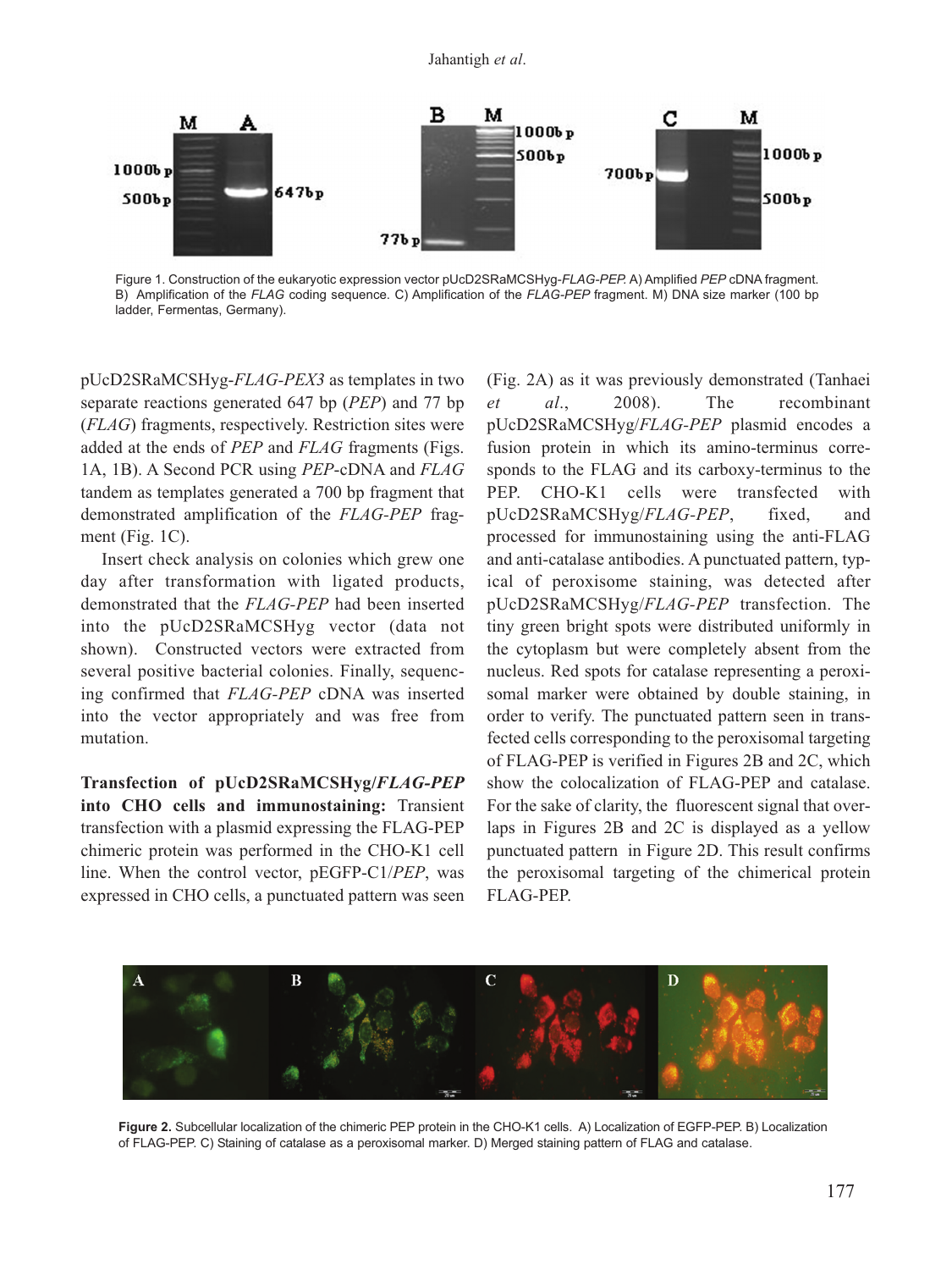# **DISCUSSION**

Unraveling the functional properties of proteins is one of the main interests for biologists. Purification techniques seems to be required as a step for functional characterizations of proteins, which can be achieved by epitope tagging of target proteins. Tagging a protein with an epitope at the N' or C' terminus allows detection of the protein with an antibody that has specific high affinity for this particular sequence (Sung *et al*. 2008; Johnson *et al*. 2002; Zhang *et al*., 2001). Using this approach, researchers can elucidate the size of a tagged protein as well as its intarcellular location, or posttranslational modifications, and its interactions with other proteins. The approach also facilitates protein purification (Zhang *et al*., 2001). Thus it enables them to rapidly and efficiently characterize gene products *in vivo* (Gloeckner *et al*., 2007). Various heterologous expression systems are currently used by researchers for different kinds of cells including yeast, bacteria, insect cells and mammalian hosts. Among them, expression of recombinant eukaryotic proteins in mammalian cell lines has several advantages including rapid characterization of native structure, synthesis, posttranslational modification, and intracellular transportation studies of that protein (Wu and Chiang, 2002; Zhang *et al*., 2001). In addition, mammalian cells are well suited to a variety of recombinant protein studies that analyze the physiological effects of the protein on cellular functions. However, the levels of recombinant proteins which are expressed by mammalian expression systems are lower than those expressed by bacteria, yeast, or insect cells (Zhang *et al*., 2001; Singh *et al*., 2000; Hosfield and Lu, 1998).

There are various tags which are currently being used for production of recombinant proteins in mammalian expression systems. One of the most widely used tags, is the FLAG epitope tag. This tag comprises eight amino acid residues (Asp-Try-Lys-Asp-Asp-Asp-Asp-Lys) which can be detected by the anti-FLAG monoclonal antibody (Huang *et al*., 2001; Zhang *et al*., 2001).

In this investigation, in order to define the function of PEP through its interaction with unknown partners, the *PEP*-cDNA was sub-cloned into a eukaryotic expression vector so as to tag it with the *FLAG* tandem. PEP fused with the tandem of the Flag epitope could then be detected with a monoclonal antibody, specific for this tag. However epitope tagging can interfere with normal protein function or its intracellular sorting, indicating the need for checking of its efficiency (Brizzard and Chubet 2001). Thus transient transfection of CHO cells with the constructed vector was carried out to evaluate intracellular targeting of Flag-PEP. Previous studies have indicated that the PEP protein is a peroxisomal protein containing PTS1 (Tanhaei *et al*., 2008; Ferrer-Martinez *et al*., 2002). PTS1 has been found in approximately half of the peroxisomal proteins, directing PEP's import from the cytosol to the organelle matrix (Sacksteder and Gould, 2000; Subramani, 1998). PTS1 was identified for the first time at the C-terminus of firefly luciferase. The PST1 of most peroxisomal matrix proteins contain three amino acid residues in the form of S/A/C-K/R/H-L/M at their carboxy terminals (Sacksteder and Gould, 2000). In this study, the transient transfection experiment involving the pUcD2SRaMCSHyg/*FLAG-PEP* plasmid was carried out in the CHO cells and subsequent double staining for the FLAG tag and catalase as a peroxisomal marker demonstrated that the PEP is targeted to the peroxisomes, indicating that Flag tagging of PEP does not hamper its peroxisomal localization. This strongly suggests that SKI, the PEP Cterminal tripeptide, behaves as a functional PTS1 in mammalian cells even in the presence of the Flag epitope. Unlike other studies that describes multiple FLAG epitope tagging of expressed proteins for enhanced detection (Hernan *et al*., 2000), only one copy of the *FLAG* cDNA upstream of *PEP* was used successfully in this study, which was detectable under fluorescence microscopy. In order to see the possible role of this domain in the molecular structure of PEP, proteomic analysis of PEP using Flag-PEP in mammalian cell lysates seems to be necessary. Thus this construction (pUcD2SRaMCSHyg/*FLAG-PEP*) can be used for further functional analysis of this protein.

#### **Acknowledgments**

This study was supported by a grant awarded to K. Ghaedi from the Royan Institute, Isfahan, Iran (project No.148).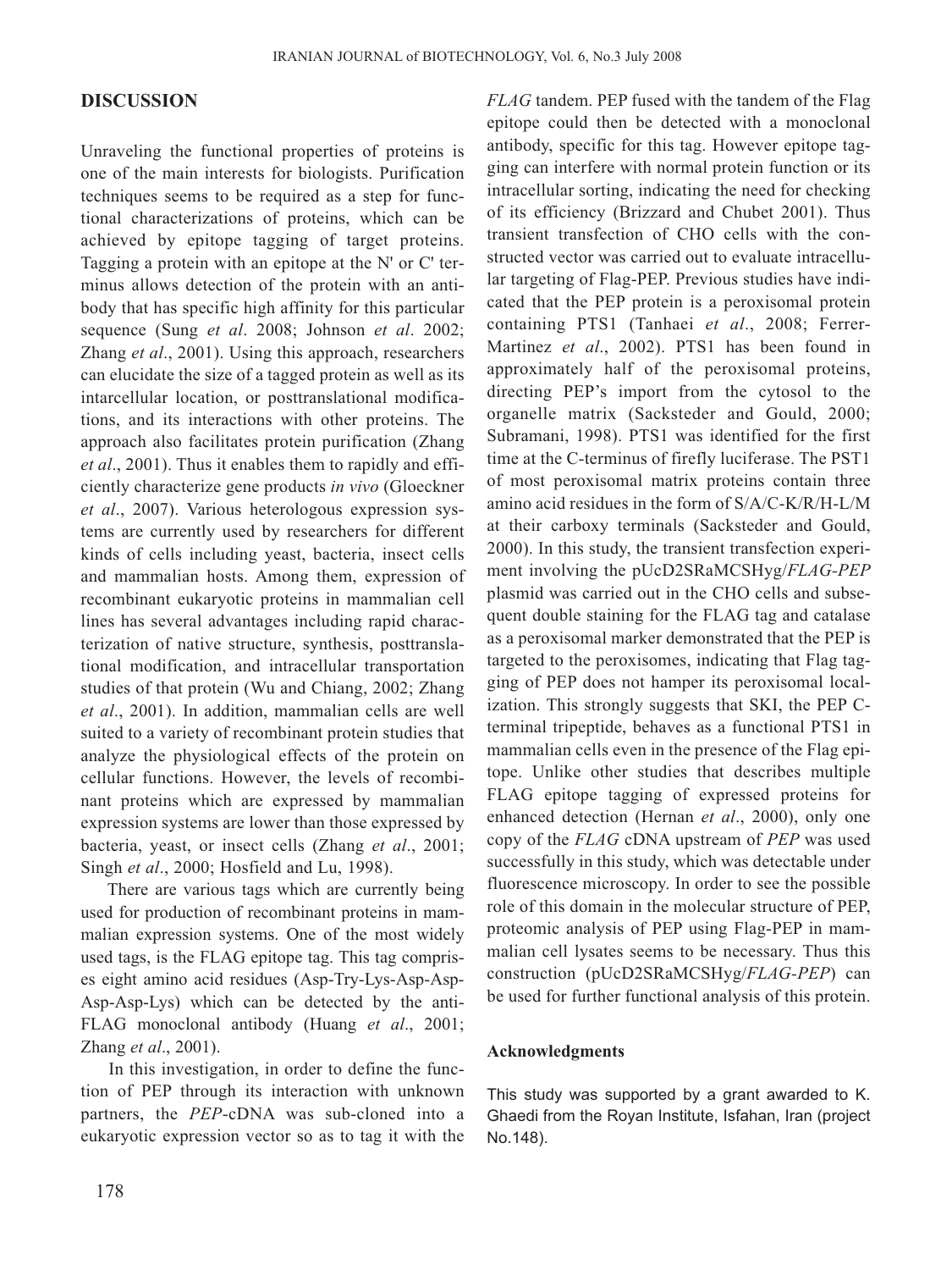## **References**

- Baker A, Charlton W, Johnson B, Lopez-Huertas E, Oh J, Sparkes I, Thomas J (2000). Biochemical and molecular approaches to understanding protein import into peroxisomes. *Biochem Soc Trans*. 28: 499-504.
- Baker A, Sparkes IA (2005). Peroxisome protein import: some answers, more questions. *Curr Opin Plant Biol*. 8: 640-647.
- Brizzard B, Chubet R (2001). Epitope tagging of recombinant proteins. In: *Curr Protoc Neurosci*, Wiley interscience ed, Newyork, Chapter 5: Unit 5.8. PP. 1-10.
- De Duve C (1969). The peroxisome: A new cytoplasmic organelle. *Proc R Soc Lond B Biol Sci*. 173: 71-83.
- Ferrer-Martinez A, Ruiz-Lozanop, Chien K (2002). Mouse PeP: A novel peroxisomal protein linked to myoblast differentiation and development. *Dev Dyn*. 224: 154- 167.
- Furuki S, Tamura SH, Matsumoto N, Miyata N, Moser A, Moser HW, Fujiki Y (2006). Mutations in the peroxin Pex26p responsible for peroxisome biogenesis disorders of complementation group 8 impair its stability, peroxisomal localization, and interaction with Pex1p-Pex6p complex. *J Biol Chem*. 281: 1317-1323.
- Ghaedi K, Kawai A, Okumoto K, Tamura SH, Shimozawa N, Suzuki Y, Kondo N, Fujiki Y (1999). Isolation and characterization of novel peroxisome biogenesis-defective chinese hamster ovary cell mutants using green fluorescent protein. *Exp Cell Res*. 248: 489-497.
- Ghaedi K, Tamura SH, Okumoto K, Matsuzono Y, Fujiki Y (2000). The peroxin Pex3p initiates membrane assembly in peroxisome biogenesis. *Mol BiolCell*. 11: 2085- 2102.
- Gloeckner CJ, Boldt K, Schumacher A, Roepman R, Ueffing M (2007). A novel tandem affinity purification strategy for the efficient isolation and characterisation of native protein complexes. *Proteomics* 7: 4228-4234.
- Gould SJ, Keller GA, Hosken N, Wilkinson J, Subramani S (1989). A conserved tripeptide sorts proteins to peroxisomes. *J Cell Biol*. 108: 1657-1664.
- Hernan R, Heuermann K, Brizzard B (2000). Multiple epitope tagging of expressed proteins for enhanced detection. Biotechniques. 28: 789-93.
- Hosfield T, Lu Q (1998). Versatile epitope tagging vector for gene expression in mammalian cells.*Biotechniques* 25: 306-9.
- Huang Y, Hamada M, Patel J, Maraia RJ (1998). Construction of FLAG and histidine tagging vectors for Schizosaccharomyces pombe. *Yeast* 18: 463-468.
- Johnson KY, Liu L, Vincent TS (2002). Minimal FLAG sequence useful in the functional epitope tagging of H-Ras. *Biotechniques* 32: 1272-1276.

Latruffe N, Vamecq J (2000). Evolutionary aspects of perox-

isomes as cell organelles, and of genes encoding peroxisomal proteins. *Biol Cell*. 92: 389-395.

- Lazarow PB, Fujiki Y (1985). Biogenesis of peroxisomes. *Annu Rev Cell Biol*. 1: 489-530.
- Miura S, Kasuya-Arai I, Mori H, Miyazawa S, Osumi T, Hashimoto T, Fujiki Y (1992). Carboxyl-terminal consensus Ser-Lys-Leu-related tripeptidoef peroxisomal proteins functions *in Vitro* as a minimal peroxisome-targeting signal. *J Biol Chem*. 267: 14405-14411.
- Osumi T, Tsukamoto T, Hata S, Yokota S, Miura S, Fujiki Y, Hijikata M, Miyazawa S, Hashimoto T (1991). Aminoterminal presequence of the precursor of peroxisomal 3-ketoacyl-CoA thiolase is a cleavable signal peptide for peroxisomal targeting. *Biochem Biophys Res Commun*. 181: 947-954.
- Purdue PE, Lazarow PB (2001). Peroxisome biogenesis. *Annu Rev Cell Dev Biol*. 17: 701-752.
- Sacksteder K, Gould S (2000). The genetics of peroxisome biogenesis. *Annu Rev Genet*. 34: 623-652.
- Shimizu N, Itoh R, Hirono Y, Otera H, Ghaedi K, Tateishi K, Tamura SH, Okumoto K, Harano T, Mukai S, Fujiki Y (1999). The peroxin Pex14p cDNA cloning by functional complementation on a Chinese hamster ovary cell mutant, characterization, and functional analysis. *J Biol Chem*. 274: 12593-12604.
- Singh SP, Lai D, Cartas M, Serio D, Murali R, Kalyanaraman VS, Srinivasan A (2000). Epitope-tagging approach to determine the stoichiometry of the structural and nonstructural proteins in the virus particles: amount of Vpr in relation to Gag in HIV- 1. *Virology* 268: 364-71.
- Singh I, Paintlia AS, Khan M, Stanislaus R, Paintlia MK, Haq E, Singh AK, Contreras MA (2004). Impaired peroxisomal function in the central nervous system with inflammatory disease of experimental autoimmune encephalomyelitis animals and protection by lovastatin treatment. *Brain Res*. 1022: 1-11.
- Subramani S (1998). Components involved in peroxisome import, biogenesis, proliferation, turnover, and movement. *Physiol Rev*. 78: 171-188.
- Sung MK, Ha CW, Huh WK (2008). A vector system for efficient and economical switching of C-terminal epitope tags in *Saccharomyces cerevisiae*. *Yeast* 25: 301- 11.
- Swinkels W, Gould S, Bodnar A, Rachubinski R, Subramani S (1991). A novel, cleavable peroxisomal targeting signal at the amino-terminus of the rat 3-ketoacyl-CoA thiolase. *EMBO J*. 10: 3255-3262.
- Tanhaei S, Ghaedi K, Karbalaei KH, Razavi SH, Rabeei F, Ostadsharif M, Nazari-Jahantigh M, Nematollahi M, Baharvand H, Nasr-e-Esfahani M (2008). Mouse PEP cDNA cloning and characterization of its intraclleular localization. *Yakhteh Med J*. (in press).